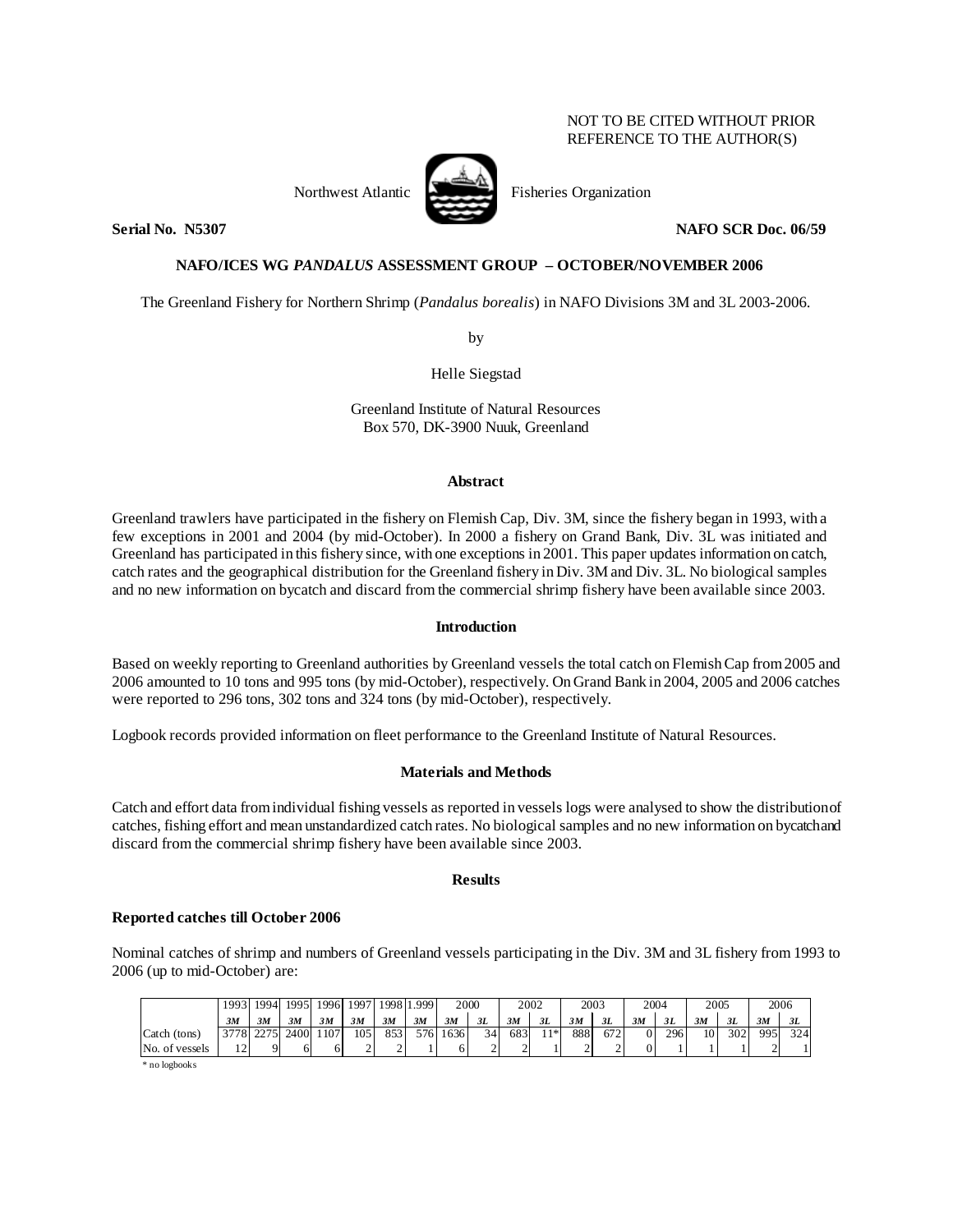#### **Catch, effort and CPUE**

Catch (tons), effort (hours) and catch rates in Div. 3M and Div. 3L divided in single trawl fishery (1) and twin trawl fishery (2) (effort in the twin trawl is corrected with a factor 2), as reported in vessel logs from 2002 to 2006 are:

| 3M   |           |       |      |     |      |      |       |      |          |                          |          |           |      |          |                 |           |
|------|-----------|-------|------|-----|------|------|-------|------|----------|--------------------------|----------|-----------|------|----------|-----------------|-----------|
| Year | Month     | April |      | May |      | June |       | July |          | August                   |          | September |      | December |                 | Total     |
|      | Trawl     |       | $2*$ |     | $2*$ |      | $2*$  |      | $2*$     |                          | $2*$     |           | $2*$ |          | $2*$            | $1+2$     |
|      | 2002 Tons |       |      | 14  | 246  |      | 388   |      |          |                          |          |           |      |          |                 | 648       |
|      | Hours     |       |      | 21  | 890  |      | 1.490 |      |          |                          |          |           |      |          | -               | 2.401     |
|      | kg/hr     |       |      | 667 | 276  |      | 260   |      |          |                          |          |           |      |          |                 | 270       |
|      | 2003 Tons |       |      |     |      |      | 29    | 7    | 466      | $\overline{\phantom{0}}$ | 320      |           |      |          | 15 <sup>1</sup> | 837       |
|      | Hours     |       |      |     |      |      | 69    |      | 11 1.337 |                          | $-1.000$ |           |      |          |                 | 107 2.524 |
|      | kg/hr     |       |      |     |      |      | 420   | 636  | 349      | $\overline{\phantom{0}}$ | 320      |           |      |          | 140             | 332       |
|      | 2005 Tons |       |      |     |      |      |       |      | 10       |                          |          |           |      |          |                 | 10        |
|      | Hours     |       |      |     |      |      |       |      | 35       |                          |          |           |      |          |                 | 35        |
|      | kg/hr     |       |      |     |      |      |       |      | 286      |                          |          |           |      |          |                 | 286       |
|      | 2006 Tons |       |      |     |      |      | 621   |      | 93       |                          |          |           |      |          |                 | 714       |
|      | Hours     |       |      |     |      |      | 1.520 |      | 219      |                          |          |           |      |          |                 | 1.739     |
|      | kg/hr     |       |      |     |      |      | 409   |      | 425      |                          |          |           |      |          |                 | 411       |

| $2^*$ Effort in dobbelt trawl is corrected with a factor 2 |  |
|------------------------------------------------------------|--|
|------------------------------------------------------------|--|

| 3L   |                                                     |       |      |     |      |      |                          |      |                          |        |             |          |      |           |
|------|-----------------------------------------------------|-------|------|-----|------|------|--------------------------|------|--------------------------|--------|-------------|----------|------|-----------|
| Year | Month                                               | April |      | May |      | June |                          | July |                          | August |             | December |      | Total     |
|      | Trawl                                               |       | $2*$ |     | $2*$ |      | $2*$                     |      | $2*$                     |        | $2*$        |          | $2*$ | $1+2$     |
|      | 2003 Tons                                           |       |      |     |      |      |                          | 262  | 31                       |        |             | 23       | 356  | 672       |
|      | Hours                                               |       |      |     |      |      |                          | 112  | 14                       |        |             | 17       | 412  | 555       |
|      | kg/hr                                               |       |      |     |      |      | $\overline{\phantom{0}}$ |      | 2.339 2.214              |        | -           | 1.353    |      | 864 1.211 |
|      | $2004$ Tons                                         |       |      |     |      |      |                          |      |                          | 9      | 287         |          |      | 296       |
|      | Hours                                               |       |      |     |      |      |                          |      |                          | 5      | 175         |          |      | 180       |
|      | kg/hr                                               |       |      |     |      |      |                          |      | $\overline{\phantom{0}}$ |        | 1.800 1.640 |          |      | 1.644     |
|      | 2005 Tons                                           |       |      |     |      |      |                          |      | 292                      |        |             |          |      | 292       |
|      | Hours                                               |       |      |     |      |      |                          |      | 162                      |        |             |          |      | 162       |
|      | kg/hr                                               |       |      |     |      |      |                          |      | 1.802                    |        |             |          |      | 1.802     |
|      | 2006 Tons                                           |       |      |     |      |      |                          |      | 324                      |        |             |          |      | 324       |
|      | Hours                                               |       |      |     |      |      |                          |      | 152                      |        |             |          |      | 152       |
|      | kg/hr                                               |       |      |     |      |      |                          |      | 2.132                    |        |             |          |      | 2.132     |
| $2*$ | Effort in dobbelttrawl is corrected with a factor 2 |       |      |     |      |      |                          |      |                          |        |             |          |      |           |

Annual catch and unstandardized catch rates (effort in twin trawl corrected with a factor 2) from the Flemish Cap fishery

in the period from 1993 to 2006 are showed in Fig. 1. Overall catch rates decreased from 1993 until 1997, but increased again to record high value 2006. Unstandardized catch rates from Grand Bank has been high all years compared to Flemish Cap.

#### **Geographical distribution of the fishery**

Figures 2 and 3 show the geographical distribution of total catches in 2005 and 2006, respectively, as recorded in vessel logs. The fishery on Grand Bank has been conducted in the same area in the last two years.

### **Conclusions**

Unstandardized catch rates at Flemish Cap, NAFO Div. 3M have been increasing since 1999, and reached record high value in 2006. Despite of relatively high catch rates at 3M very little attention has been paid by the Greenland fleet in recent years. One explanation is that the Greenland fleet has favourable fishing conditions in home water. Also, unstandardized catch rates at Grand Bank, NAFO Div. 3L has been very high all years compared with Div. 3M.